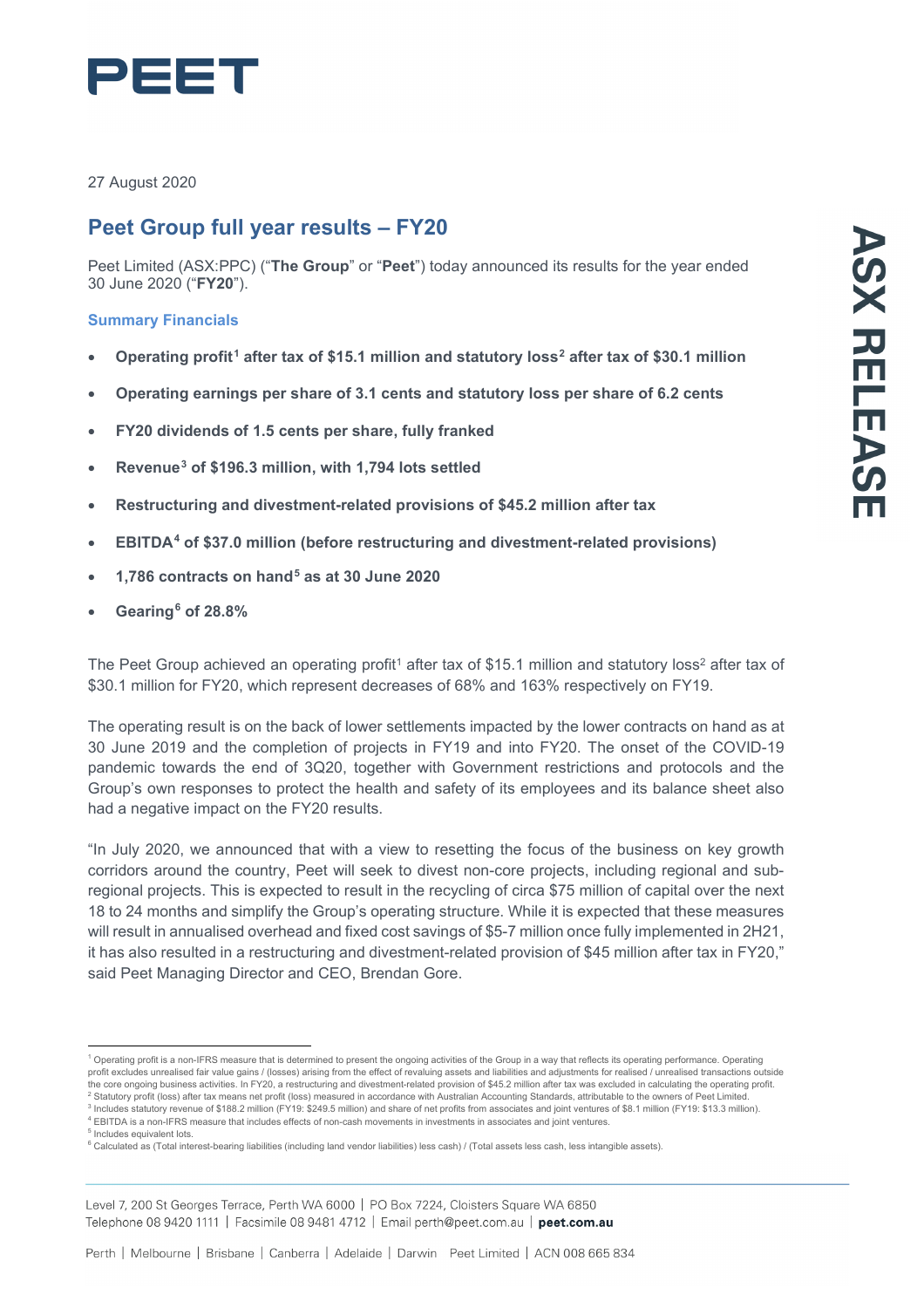

The Group derived EBITDA<sup>[7](#page-1-0)</sup> of \$37.0 million (before restructuring and divestment-related provisions) during FY20, compared to \$86.0 million in FY19, with an EBITDA7 margin of 19%, compared to the margin achieved in FY19 of 33%. This margin reduction is attributable to the completion of high margin projects in ACT/NSW and Vic and the Group's reduced development expenditure on new stock in response to COVID-19.

The performance has resulted in an operating earnings per share of 3.1 cents (statutory loss per share of 6.2 cents) for FY20, compared to 9.8 cents in FY19.

Mr Gore commented that the Group has maintained its focus on prudent capital management during FY20. "The Group entered 2H20 in a strong capital position, which allowed it to proactively implement capital management initiatives in response to COVID-19 and maintain its gearing<sup>[8](#page-1-1)</sup> within its target range of 20% to 30%," said Mr Gore.

### **Operational highlights**

The Group achieved 2,323 sales<sup>[9](#page-1-2)</sup> for the full year across its Funds Management, Development and Joint Venture projects, representing an increase of 43% on the number of sales achieved in FY19.

1H20 sales showed a solid increase on the previous six months and sales activity continued to improve in the first two months of CY2020. However, the impact of the COVID-19 pandemic and associated restrictions contributed to lower sales in April 2020 on the back of lower customer traffic and enquiry levels during the latter part of March 2020.

Enquiry levels and digital traffic recovered strongly in April 2020, with Peet's sales offices generally fully operational in WA, ACT/NSW, SA and QLD with the easing of Government restrictions. The introduction of Government stimulus (including the Federal Government's HomeBuilder grant and the WA State Government's Building Bonus grant) resulted in a significant increase in enquiries and sales across the Group's portfolio in the latter half of the June 2020 quarter.

Enquiry levels increased by 75% during the quarter ended 30 June 2020, compared to the quarter ended 31 March 2020. Sales increased 57% compared to the quarter ended 31 March 2020 and 25% compared to the quarter ended 31 December 2019.

The Group achieved 1,794 settlements<sup>9</sup> for the full year across its Funds Management, Development and Joint Venture projects, representing a decrease of 32%, compared with FY19. This decrease was on the back of the lower contracts on hand at 30 June 2019, the completion or substantial completion of a number of projects in FY19 and the minimising of development expenditure on new stock in response to COVID-19.

At 30 June 2020, there were 1,786 contracts on hand<sup>9</sup>, with a gross value of \$427.7 million, compared with 1,257 contracts on hand<sup>9</sup> with a gross value of \$335.5 million at 30 June in 2019. This represents an increase of 42% in contracts on hand<sup>9</sup> and a 27% increase in contract value, providing a positive momentum into FY21.

<span id="page-1-1"></span><span id="page-1-0"></span><sup>7</sup> EBITDA is a non-IFRS measure that includes effects of non-cash movements in investments in associates and joint ventures.

<span id="page-1-2"></span><sup>&</sup>lt;sup>8</sup> Calculated as (Total interest-bearing liabilities (including land vendor liabilities) less cash) / (Total assets less cash, less intangible assets).<br><sup>9</sup> Includes equivalent lots.

Level 7, 200 St Georges Terrace, Perth WA 6000 | PO Box 7224, Cloisters Square WA 6850 Telephone 08 9420 1111 | Facsimile 08 9481 4712 | Email perth@peet.com.au | peet.com.au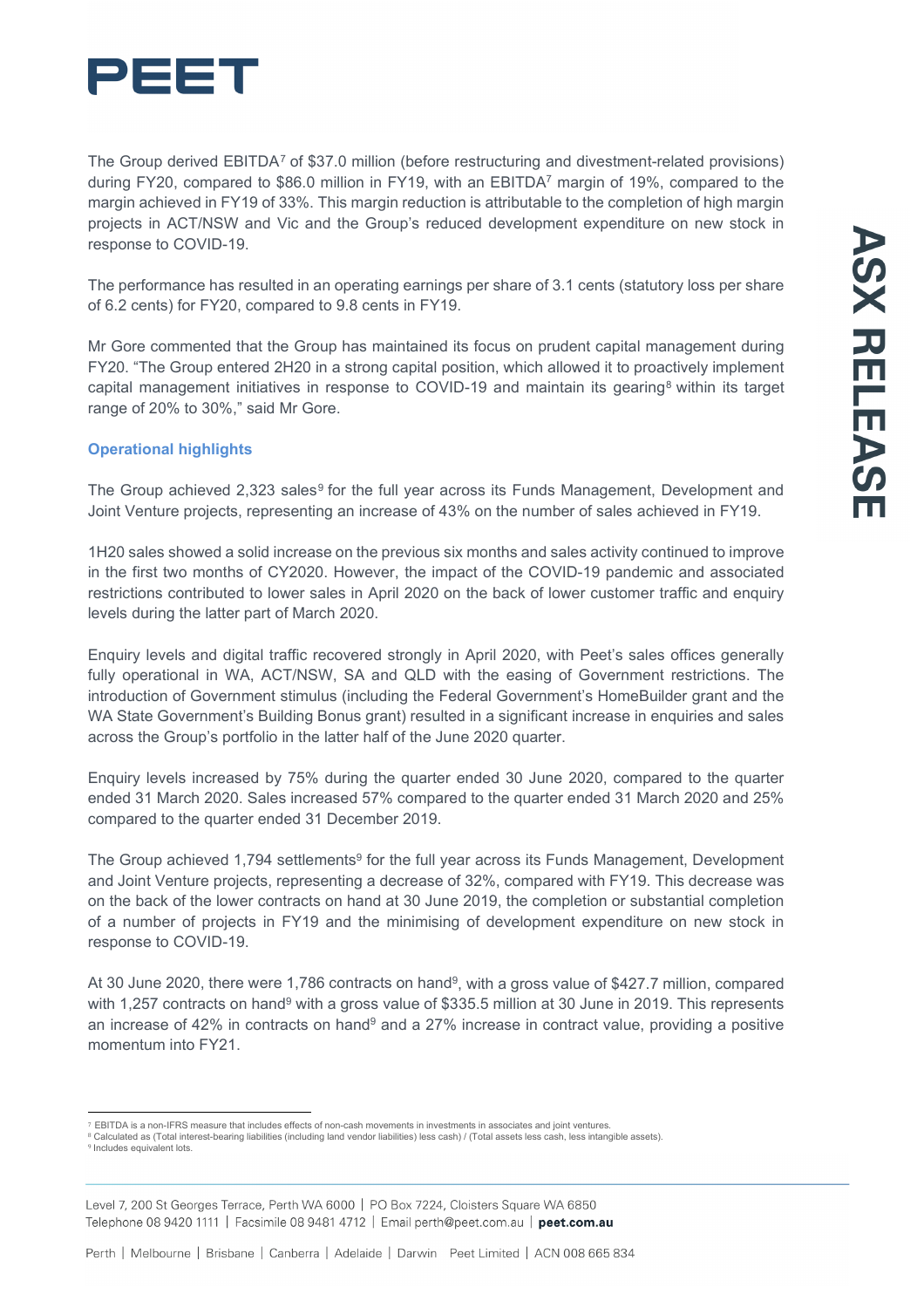

#### **Capital management**

The Group continues to apply a prudent focus on capital management and its gearing  $10$  as at 30 June 2020 was 28.8% and within its target range of 20% to 30%.

At 30 June 2020, the Group had net interest-bearing debt<sup>[11](#page-2-1)</sup> (including Peet Bonds) of \$235.3 million, compared with \$211.6 million at 30 June 2019.

Peet enters FY21 with cash and debt facility headroom of \$134.7 million as at 30 June 2020 and a weighted average debt maturity of over two years. It has the capacity to accelerate delivery of product to meet the material increase in demand following the introduction of Government stimulus.

"During FY20, Peet Limited extended its on-market share buy-back of up to 5% of its issued ordinary shares and agreed to variations in its senior debt facility. These variations have resulted in a waiver of the measurement of the Group's debt covenants out to 30 June 2021, taking account of the Group's COVID-19 responses and the organisational restructure announced to the market in July 2020," said Mr Gore.

#### **Dividends**

After year end, the Directors declared a final dividend for FY20 of 1.0 cent per share, fully franked. This brings the total dividend for FY20 to 1.5 cents per share (FY19: 5.0 cents per share, fully franked). The final FY20 dividend is to be paid on Thursday, 19 November 2020, with a record date of Monday, 26 October 2020.

#### **Group strategy**

"The Group will continue to target the delivery of quality residential communities around Australia by leveraging its land bank; working in partnership with wholesale, institutional and retail investors; and continuing to meet market demand for a mix of product in the growth corridors of major Australian cities," said Mr Gore.

Key elements of the Group's strategy for the year ahead and beyond include:

- selectively acquiring residential land holdings as cycles, markets and opportunities allow to restock the project pipeline with a focus on securing low cost projects;
- expanding market reach by continuing to broaden its product offering in medium density townhouses and low-rise apartment product;
- delivering affordable product targeted at the low and middle market segments; and
- maintaining a strong balance sheet and cash flow position.

<span id="page-2-1"></span><span id="page-2-0"></span><sup>&</sup>lt;sup>10</sup> Calculated as (Total interest-bearing liabilities (including land vendor liabilities) less cash) / (Total assets less cash, less intangible assets). <sup>11</sup> Including net debt of syndicates consolidated under AASB10.

Level 7, 200 St Georges Terrace, Perth WA 6000 | PO Box 7224, Cloisters Square WA 6850 Telephone 08 9420 1111 | Facsimile 08 9481 4712 | Email perth@peet.com.au | peet.com.au